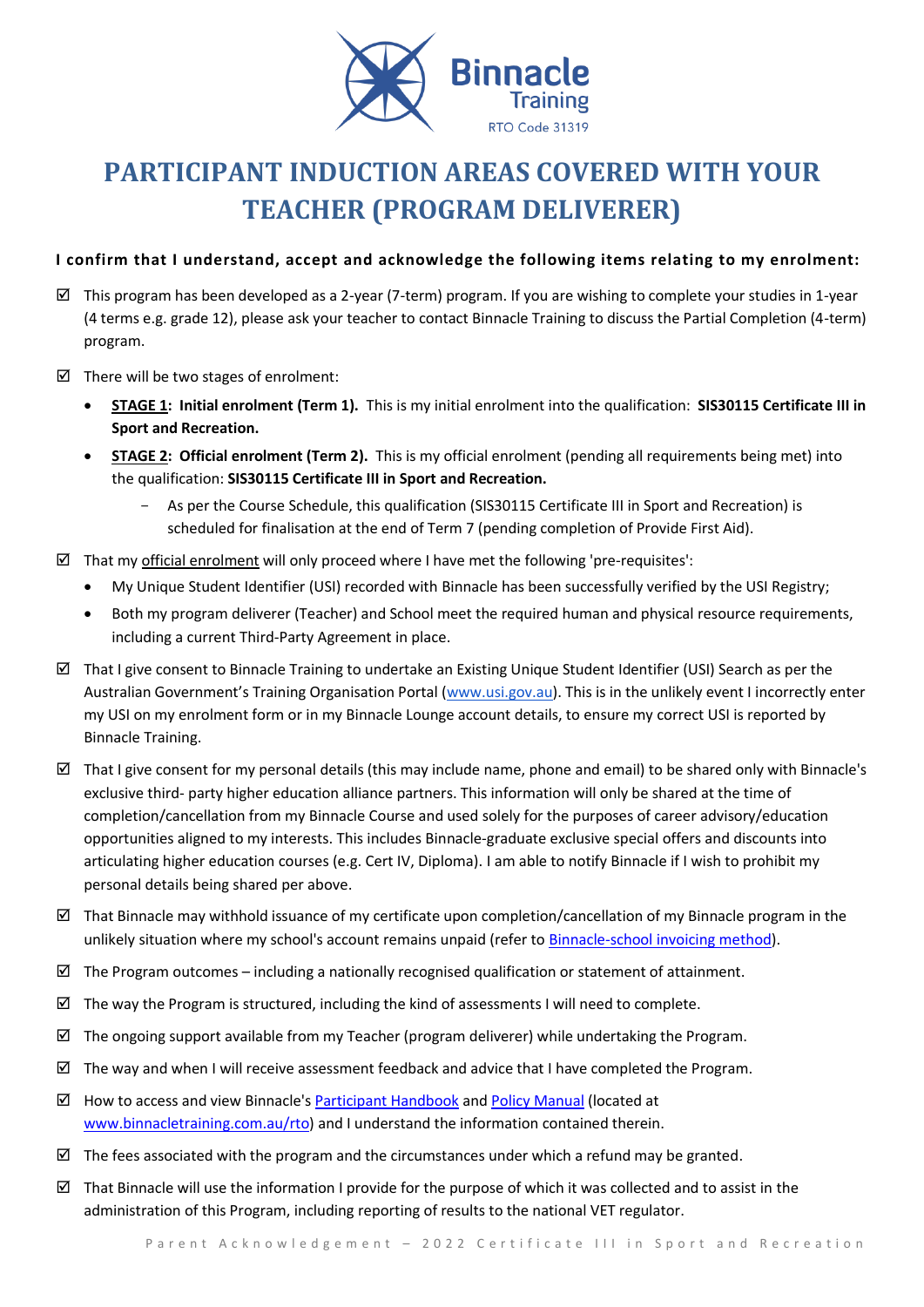

- That I consent to the potential use of my image for marketing purposes (e.g. website, brochures, social media). I acknowledge Binnacle will always endeavour to contact me (via my program deliverer) to re-confirm my acceptance prior to publishing.
- $\boxtimes$  That I can access my own records provided to Binnacle at any time by contacting Binnacle administration.
- That I am responsible for any personal injuries sustained during the program.
- $\boxtimes$  That I am able to apply (by notifying my teacher) for Recognition of Prior Learning (RPL) if I feel I already demonstrate competence in one or more areas within this program.
- That if I enter a course that has already commenced. I may not have the opportunity to complete the full qualification and may only receive a Statement of Attainment for the competencies achieved.

## **PRIVACY NOTICE**

## **Why we collect your personal information**

As a Registered Training Organisation (RTO), we collect your personal information so we can process and manage your enrolment in a Vocational Education and Training (VET) course with us.

#### **How we use your personal information**

We use your personal information to enable us to deliver VET courses to you, and otherwise, as needed, to comply with our obligations as an RTO.

#### **How we disclose your personal information**

We are required by law (under the *National Vocational Education and Training Regulator Act 2011* (Cth) (NVETR Act)) to disclose the personal information we collect about you to the National VET Data Collection kept by the National Centre for Vocational Education Research Ltd (NCVER). The NCVER is responsible for collecting, managing, analysing and communicating research and statistics about the Australian VET sector.

We are also authorised by law (under the NVETR Act) to disclose your personal information to the relevant state or territory training authority.

## **How the NCVER and other bodies handle your personal information**

The NCVER will collect, hold, use and disclose your personal information in accordance with the law, including the *Privacy Act 1988* (Cth) (Privacy Act) and the NVETR Act. Your personal information may be used and disclosed by NCVER for purposes that include populating authenticated VET transcripts; administration of VET; facilitation of statistics and research relating to education, including surveys and data linkage; and understanding the VET market.

The NCVER is authorised to disclose information to the Australian Government Department of Education, Skills and Employment (DESE), Commonwealth authorities, State and Territory authorities (other than registered training organisations) that deal with matters relating to VET and VET regulators for the purposes of those bodies, including to enable:

- administration of VET, including program administration, regulation, monitoring and evaluation;
- facilitation of statistics and research relating to education, including surveys and data linkage; and
- understanding how the VET market operates, for policy, workforce planning and consumer information.

The NCVER may also disclose personal information to persons engaged by NCVER to conduct research on NCVER's behalf.

The NCVER does not intend to disclose your personal information to any overseas recipients.

For more information about how the NCVER will handle your personal information please refer to the NCVER's Privacy Policy at [www.ncver.edu.au/privacy.](http://www.ncver.edu.au/privacy)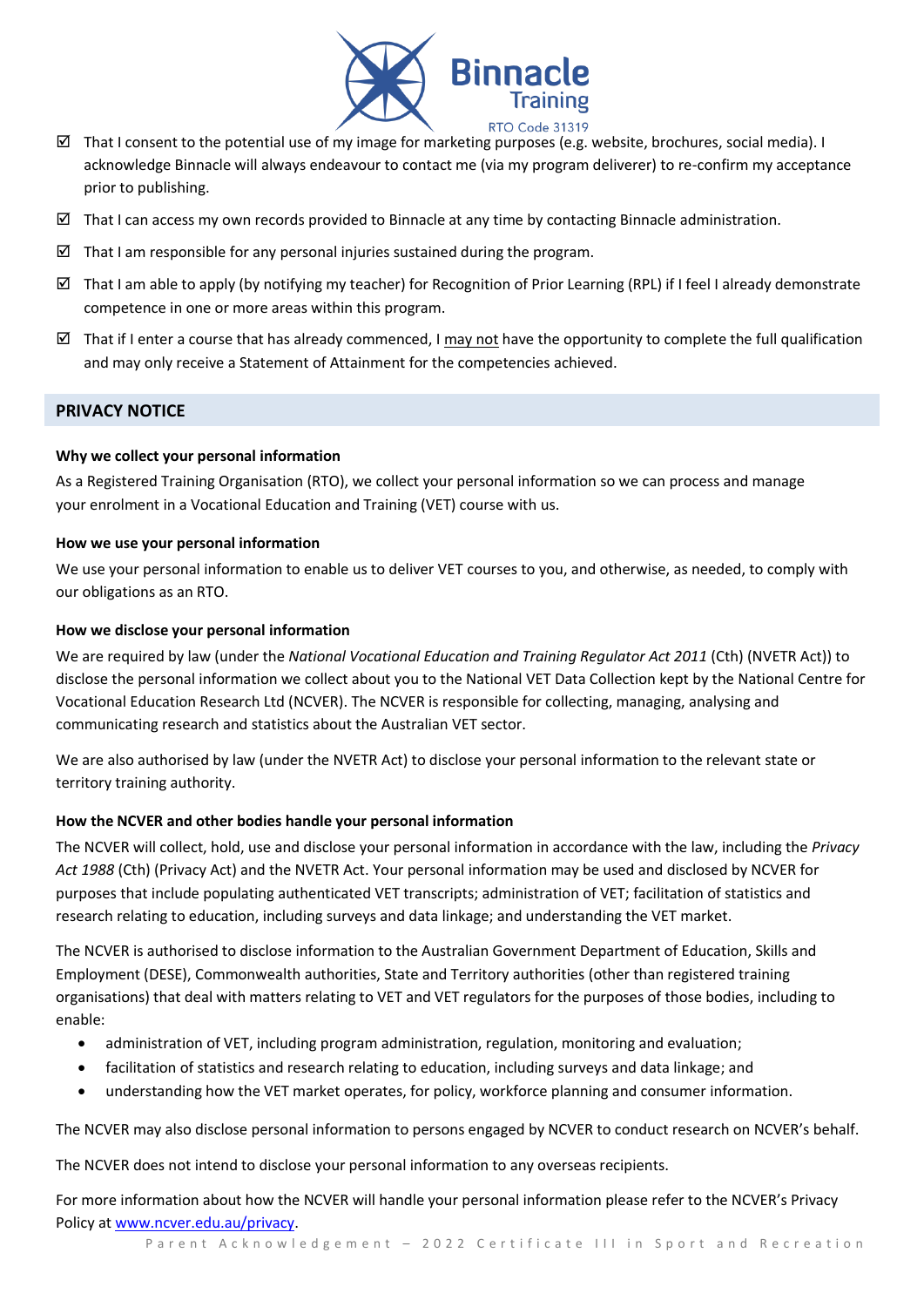

If you would like to seek access to or correct your information, in the first instance, please contact your RTO using the contact details listed below.

DESE is authorised by law, including the Privacy Act and the NVETR Act, to collect, use and disclose your personal information to fulfil specified functions and activities. For more information about how the DESE will handle your personal information, please refer to the DESE VET Privacy Notice at [https://www.dese.gov.au/national-vet-data/vet-privacy](https://www.dese.gov.au/national-vet-data/vet-privacy-notice)[notice.](https://www.dese.gov.au/national-vet-data/vet-privacy-notice)

#### **Surveys**

You may receive a student survey which may be run by a government department or an NCVER employee, agent, thirdparty contractor or another authorised agency. Please note you may opt out of the survey at the time of being contacted.

#### **Contact information**

At any time, you may contact Binnacle Training to:

- request access to your personal information;
- correct your personal information;
- make a complaint about how your personal information has been handled; and
- ask a question about this Privacy Notice.

## **BINNACLE TRAINING CONTACT DETAILS**

Email: [admin@binnacletraining.com.au](mailto:admin@binnacletraining.com.au)

Phone: 1300 303 715

To access Binnacle Training's Privacy Policy – Website visit [www.binnacletraining.com.au/privacy](http://www.binnacletraining.com.au/privacy)

To access Binnacle Training's Privacy and Personal Information Policy - visit <http://www.binnacletraining.com.au/rto> (Select: Policy Manual)

## **SERVICE AGREEMENT**

## **Responsibilities of Binnacle, as the Registered Training Organisation (RTO):**

- $\boxtimes$  Provide training that responds to the learning needs of all students and is relevant to the training program.
- $\boxtimes$  Provide assessment that is flexible and fair, which meets the assessment criteria of the national training package.
- $\boxtimes$  Identify and provide language, literacy and numeracy support to students as required.
- $\boxtimes$  Recognise qualifications and statements of attainment that a student may present that has been issued by another RTO.
- $\boxtimes$  Provide all training and assessment once a student enrols and commences in their training program. See Participant [Handbook](http://www.binnacletraining.com.au/rto.php) for further details.
- $\boxtimes$  Consult with students and employers to gauge their satisfaction with services.
- $\boxtimes$  Uphold our fees and refund policy and all other policies and procedures as outlined in the Binnacle [Policy Manual.](http://www.binnacletraining.com.au/rto.php)